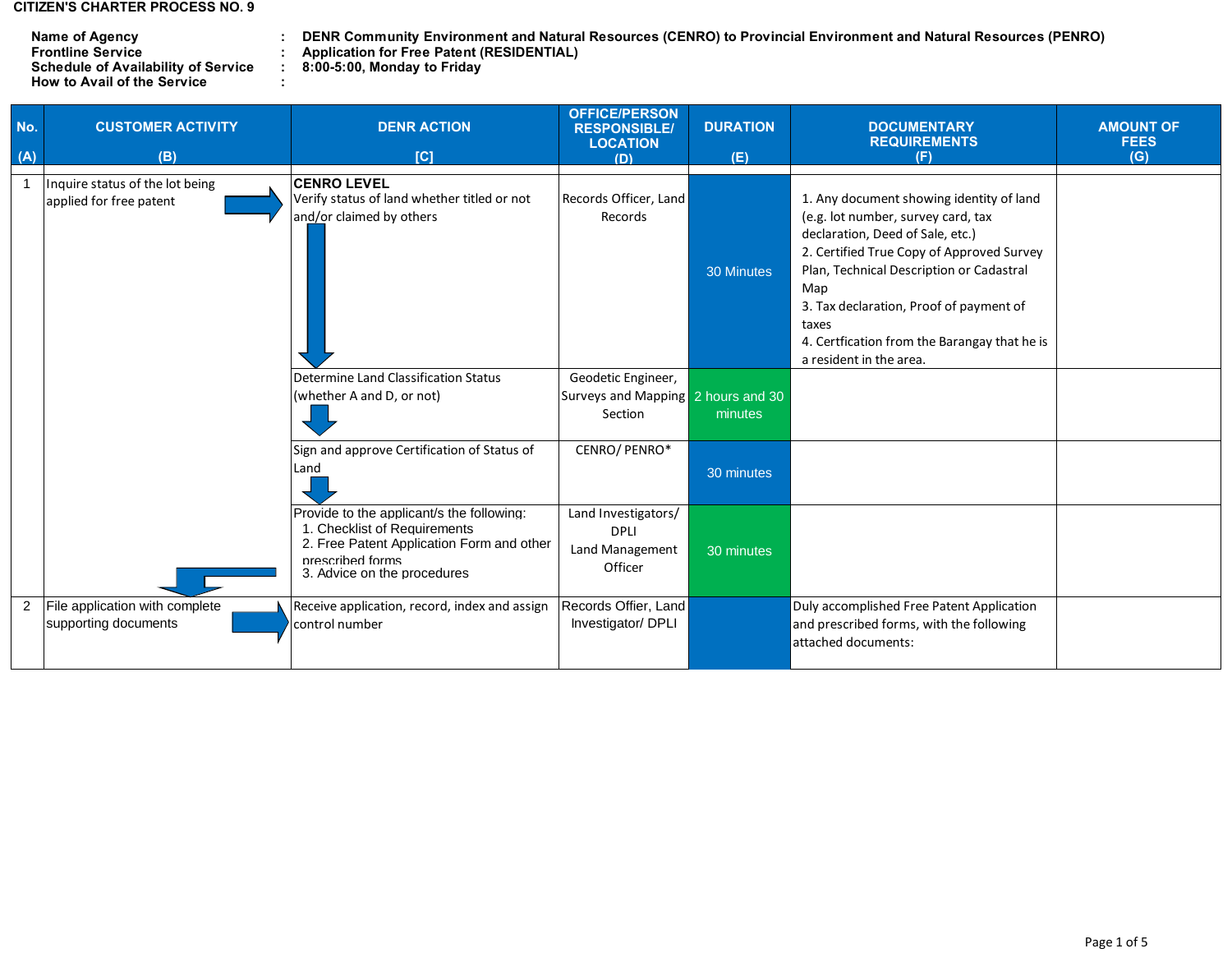|  |                                           |                                   |            | 1. Proof of Claims/Ownership of Land<br>2. Certified True Copy of Approved Survey<br>Plan or Cadastral Map<br>3. Copy of technical description<br>4. Affidavit of two (2) disinterested persons<br>residing in the barangay of the city or<br>municipality where the land is located<br>attesting that the applicant thereof has<br>either by himself or through his<br>predecessors-in interest, actually resided<br>on and continuously possessed and<br>occupied under a bonafide claim of<br>acquisition of ownership, the subject land<br>for at least ten (10) years                                                                                                 |  |
|--|-------------------------------------------|-----------------------------------|------------|----------------------------------------------------------------------------------------------------------------------------------------------------------------------------------------------------------------------------------------------------------------------------------------------------------------------------------------------------------------------------------------------------------------------------------------------------------------------------------------------------------------------------------------------------------------------------------------------------------------------------------------------------------------------------|--|
|  |                                           |                                   | 1 Hour     | 5. Certification from the Regional Trial Court<br>concerned that there is no pending land<br>registration case involving the parcel being<br>applied for<br>6. Certification from LGU that the area<br>applied for is zoned as Residential<br>7. Certification from CENRO that the land is<br>A and D<br>8. Affidavit stating that the land is the only<br>land applied for by the applicant.<br>9. Government issued ID of applicant and<br>representative (Postal, Voter's, GSIS, LTO,<br>PhilHealth, Senior Citizen's, SSS, etc.)<br>10. Latest photograph of land and house<br>(preferably geo-tagged)<br>11. Latest photograph of the applicant and<br>representative |  |
|  | Compute Fees and prepare Order of Payment | Land Investigator/<br><b>DPLI</b> | 15 minutes |                                                                                                                                                                                                                                                                                                                                                                                                                                                                                                                                                                                                                                                                            |  |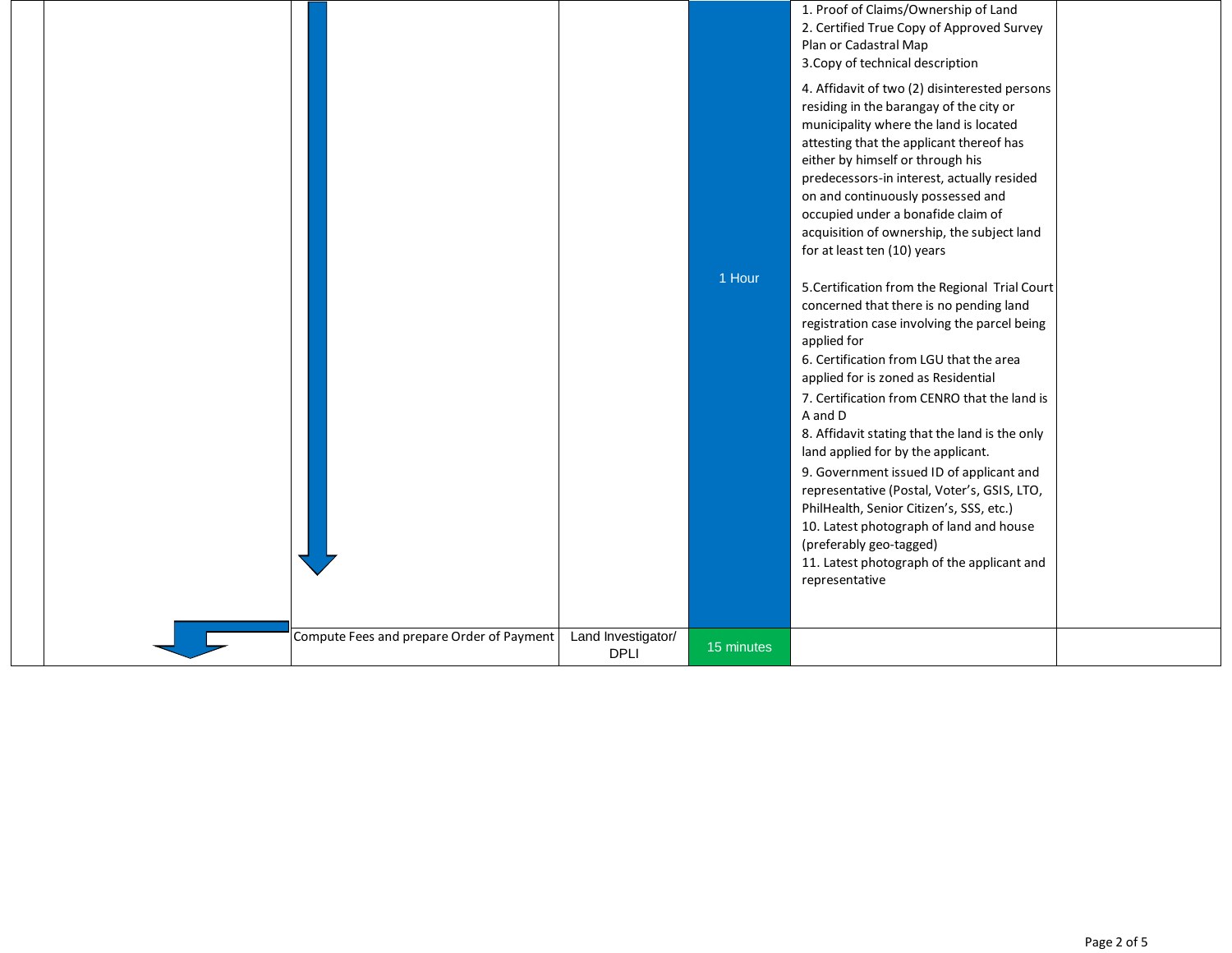| 3              | Pay corresponding fee and                                      | Receive payment and issue Official Receipt                                                                       | Credit Officer              |                                                                            | • Application Fee (P50.00)                                                                                                            |
|----------------|----------------------------------------------------------------|------------------------------------------------------------------------------------------------------------------|-----------------------------|----------------------------------------------------------------------------|---------------------------------------------------------------------------------------------------------------------------------------|
|                | documentary stamp                                              |                                                                                                                  |                             | 10 Minutes                                                                 | • Documentary Stamp<br>(P15.00 per document)<br>•Cadastral Cost (depending<br>on the size of the area and<br>number of corners, etc.) |
|                |                                                                | Conduct investigation on the land being<br>applied for and submit investigation report<br>with geo-tagged photos | Land<br>Investigator/DPLI   | 3 days                                                                     |                                                                                                                                       |
|                |                                                                | Preparation of Notices and letter to the<br>barangay, municipality or city, applicant                            | Land Management<br>Officer  | 1 day                                                                      |                                                                                                                                       |
|                |                                                                | Sign notices and letters                                                                                         | CENRO/PENRO*                | 5 minutes                                                                  |                                                                                                                                       |
|                |                                                                | <b>Post Notices</b>                                                                                              | Land<br>Investigator/DPLI   | 15 Days<br>(as required by<br>Commonwealth<br>Act 141: Public<br>Land Act) |                                                                                                                                       |
| $\overline{4}$ | Submit Proof of Posting from the<br>Barangay, Applicant, CENRO | Prepare and process patent:<br>Prepare B.L. Form 700-2A                                                          | Administrative Aide         | 30 minutes                                                                 |                                                                                                                                       |
|                |                                                                | • Prepare Order of Approval and Issuance<br>of Patent                                                            | Staff, Patents and<br>Deeds | 30 minutes                                                                 |                                                                                                                                       |
|                |                                                                | • Type Judicial Forms and Technical<br>Descriptions and Prepare Indorsement to<br><b>PENRO</b>                   | Administrative Aide         | 1 hour and 30<br>minutes                                                   |                                                                                                                                       |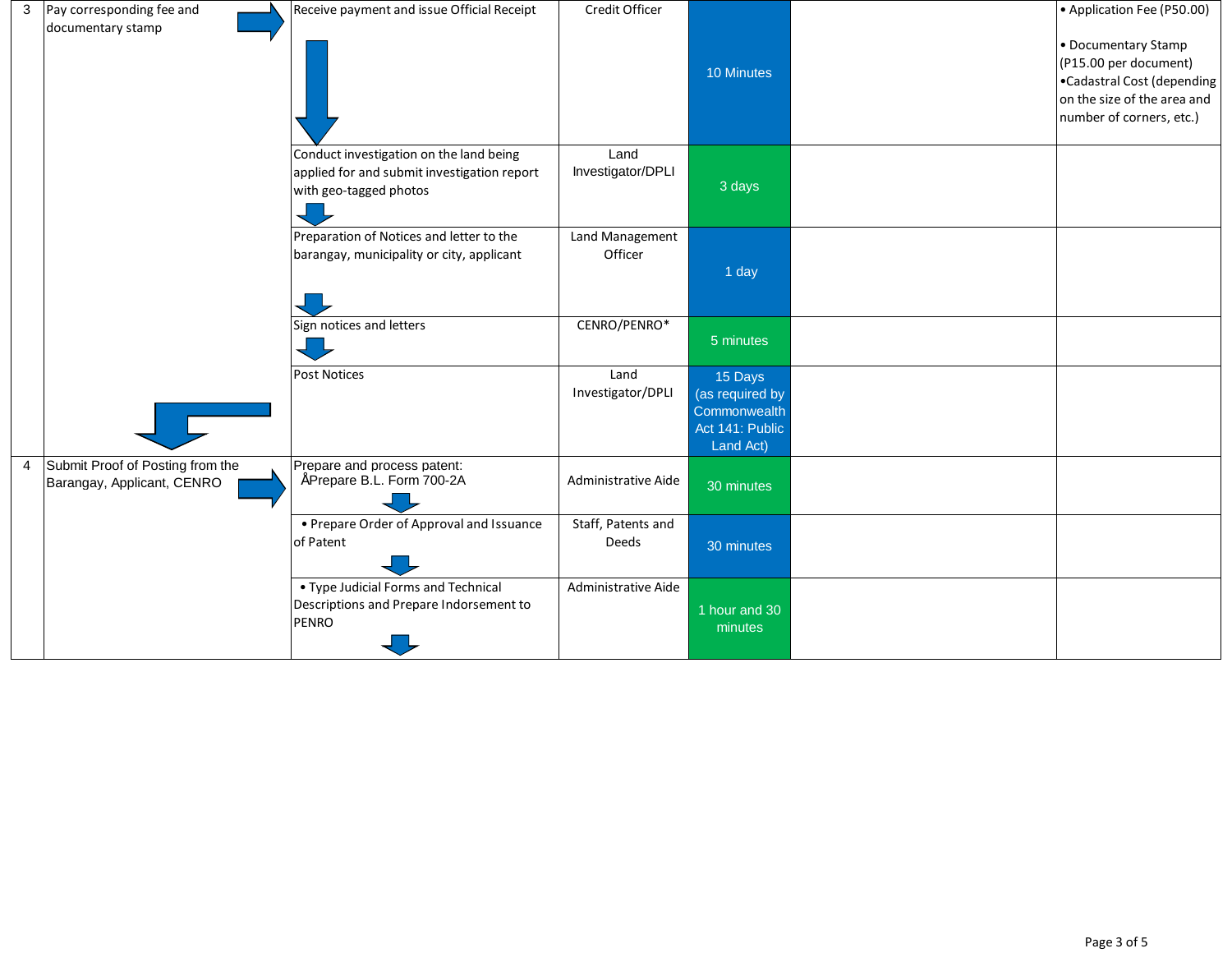|                                                              | • Verify and certify the correctness of the<br><b>Technical Description</b> | Geodetic Engineer             | 30 minutes                                         |  |
|--------------------------------------------------------------|-----------------------------------------------------------------------------|-------------------------------|----------------------------------------------------|--|
|                                                              | • Review FPA (Preliminary)                                                  | Chief, Patent and<br>Deeds    | 30 minutes                                         |  |
|                                                              | . Review and Initial Patent and Sign<br>Indorsement to PENRO                | <b>CENRO</b>                  | 30 minutes                                         |  |
|                                                              | • Transmit carpeta to PENRO                                                 | Liaison Officer,<br>Records   | 2 Days<br>(depends on<br>the location of<br>PENRO) |  |
|                                                              | <b>PENRO LEVEL</b><br>• Receive the Free Patent documents                   | Administrative Aide,<br>PFNRO | 5 minutes                                          |  |
|                                                              | • Review Free Patents documents (Final)                                     | Chief, Patent and<br>Deeds    | 1 Hour                                             |  |
|                                                              | • Review and Initial Free Patents Documents                                 | Chief, Technical<br>Services  | 30 minutes                                         |  |
|                                                              | · Sign Order of Approval, Free Patent                                       | <b>PENRO</b>                  | 5 minutes                                          |  |
|                                                              | • Assign Patent Number / Indexing                                           | Records Officer               | 30 minutes                                         |  |
|                                                              | • Prepare Transmittal Letter                                                | PENRO Staff                   | 20 minutes                                         |  |
|                                                              | · Sign Transmittal Letter                                                   | <b>PENRO</b>                  | 10 minutes                                         |  |
|                                                              | • Transmit documents to Register of Deeds                                   | <b>Records Officer</b>        | 2 hours<br>(depends on<br>location of              |  |
| 5 Secure copy of Title at the Registry of<br>Deeds concerned |                                                                             |                               |                                                    |  |